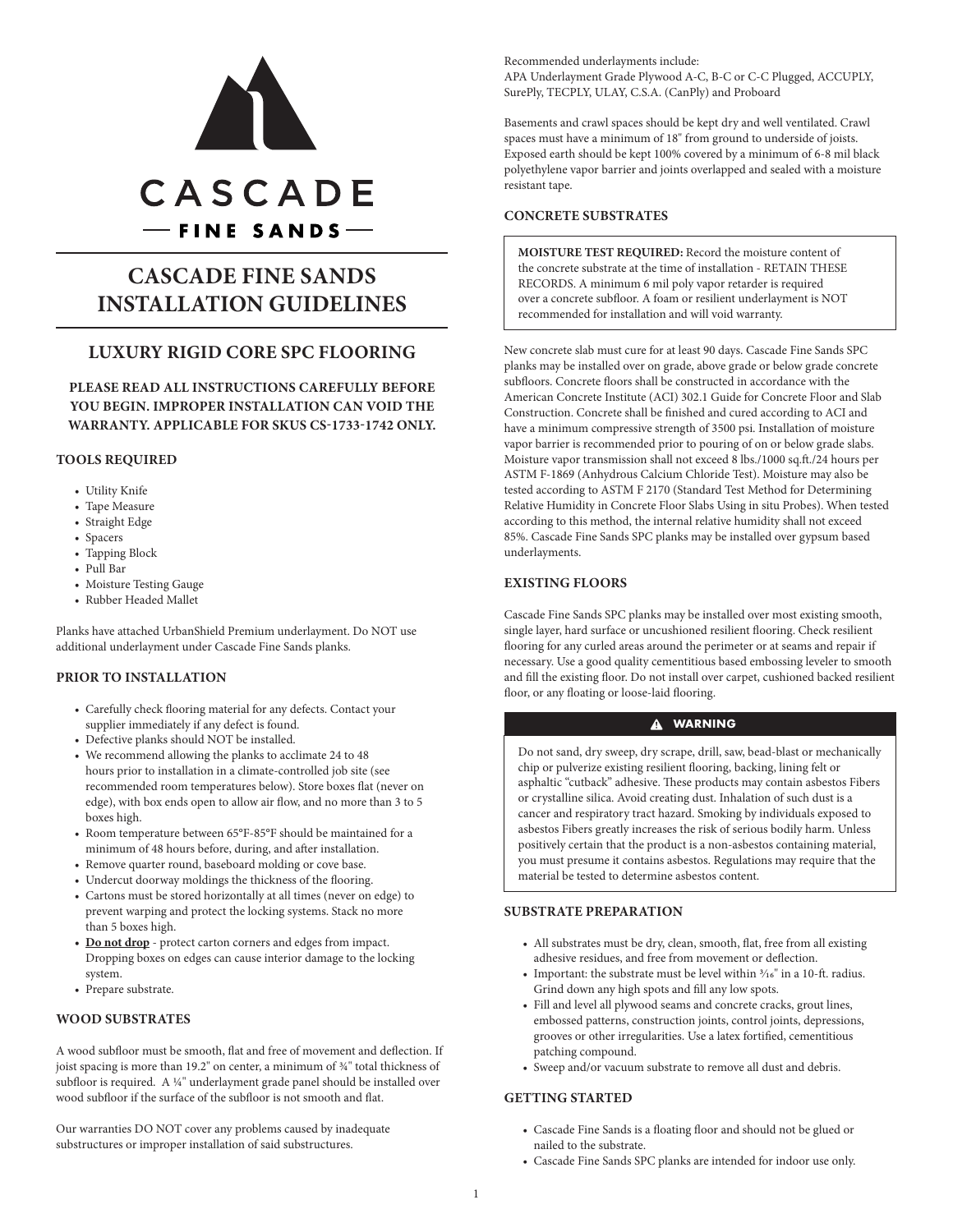• Determine in which direction the planks will be installed.

NOTE: To make the room appear larger, or if installing in very small rooms or hallways, it is preferable to lay the planks parallel to the longest room dimension.

- Do not install cabinets on top of Cascade Fine Sands SPC planks.
- Carefully measure the room to determine squareness and also to determine the width of the last row of planks. If the width of the last row of planks is less than 2" (50mm), excluding the tongue, the width of first row of planks will have to be cut and adjusted accordingly.
- A minimum 5/16" (8.2mm) expansion space is required around the perimeter of the room and all vertical objects.
- Inspect all planks for visible defects and damage before and during installation. **Do not install damaged planks.** Urbanfloor will not accept responsibility for claims on flooring installed with obvious defects. During installation, inspect the groove area of the plank and remove any debris that may prevent proper assembly of planks.
- A wide variation in color and texture is designed into this product to enhance its natural appearance. Pull alternate planks from a minimum of 5 boxes to blend the variations for the best natural appearance.
- Moldings are designed to color coordinate with the overall look of the floor. Due to the many color and texture variations designed into each plank, 'exact matches' are not possible. Color and texture variations between planks and moldings are not considered defective.

#### **INSTALLATION**

- 1. Begin laying planks from the left side of the starting wall and work to the right side. **The tongue side of the plank should face the starting wall, groove side should face out.**
- 2. Place 5/16" (8.2mm) spacers between the short and long side of the planks and the wall. Always position one spacer between the wall and where the planks' end joints meet (See *D2* & *D3*).
- 3. The **end** joints of the planks in the **first row** are assembled by sliding planks together and gently dropping the short side of the plank into the short side of the adjoining plank (see D4 and D5). To secure the joint, press down with your thumbs on both ends of the short sides and continue pressing until you hear the "click" sound of the drop-lock system. It is important to ensure that the plank ends are perfectly aligned, smooth, and level. If necessary, use a soft-headed mallet and tapping block to gently tap down on ends to firmly lock in the joints.
- 4. The last plank in the first row will need to be cut. Measure the distance between the wall and the end of the last full plank. Subtract 5/16" (8.2mm) f rom this measurement to allow for the spacer. If this measurement is less than 8" (20.3cm), the length of first plank in the row must be cut. This will allow for a longer plank at the end of the row. The first and last plank in each row must be at least 8" (20.3cm) in length. Planks can be cut using a table saw or scored and snapped using a straight edge and utility knife. Score the top surface of the plank a few times with a utility knife then snap the plank on score line. It may be necessary to then cut through the attached underlayment.
- 5. The remaining piece cut off from the last plank in the first row may serve as the first plank in the second row provided it is at least 8" (20.3cm) long (See *D6*). Always stagger end joints from row to row a minimum of 8" (20.3cm).
- 6. Install the l**ong side of the first plank** of the **second row**. Remember to place a 5/16" (8.2mm) spacer between the wall and the short side of the plank. Insert the tongue side into the groove side of the previous row at a low angle and lower flat to the substrate (See D6).
- 7. Install the **second plank** in the **second row**. Engage the plank at an angle on the long side. Slide the plank until it reaches the short side/end of the previous plank and gently drop in (see D7 and D8). Press down with your thumbs on both ends of the short side until you hear the "click" sound of the drop-lock system. Tap gently with a soft-headed mallet and tapping block on both sides of the short end to fully lock in the joints (see D9, D10,

D11, and D12).

- 8. Continue installing remaining planks in second row. It is important to make sure that the first two rows are straight and square as they can affect the entire installation. After installing each row, use a rubber mallet and tapping block to gently tap the plank joints into the joints of the previous row to ensure a tight fit and perfect alignment between end and side joints. Any gapping or misalignment can affect the quality of the installation (See D13).
- 9. The last board in each row should be cut to fit the end of the row, while still maintaining the 5/16" expansion gap at the wall (See *D14*). Here's how:
	- (1) Flip the board over (placing the groove to your left).
	- (2) Measure the board to the size of the gap in the row.
	- (3) Mark and cut the board using a miter or table saw or score and snap.
	- (4) Flip the board over and it will be ready to insert and be tapped into place.
	- (5) You may use the remaining piece to begin the next row.
- 10. Continue working from left to right, row by row. Be sure to maintain a 5/16" space around all walls and vertical objects and maintain a random appearance. Offset end joints a minimum of 8" (20.3cm) from row to row.

#### **RADIANT HEAT SUBFLOORS**

This product can be installed over radiant heated subfloors. The heating elements must be embedded into the subfloor and must have a minimum 1/2" separation from the Cascade Fine Sands flooring. Electric heating mats not embedded into subfloor are not recommended. The radiant heated subfloor should be fully operating at normal temperature for minimum of 21 days prior to floor installation to dry out any residual moisture. The system should then be turned off 24 hours prior to installation and remain off for 24 hours after installation. After 24 hours the temperature can be gradually raised again of a 7-day period to desired temperature. The MAX allowable subfloor surface temperature over radiant heat is 85°F.

#### **FINISHING THE INSTALLATION**

- After all planks have been installed, remove spacers from perimeter of room.
- Install any transition moldings. Do not fasten any moldings through the flooring.
- Predrill and install quarter round or baseboard molding. Molding must be sufficient size to cover the 5/16" (8.2mm) space. Do not fasten moldings through the flooring. Fasten into the wall.
- Use a 1/8" Masonite sheet to cover and protect the top of the flooring when moving heavy furniture or appliances into position.
- Use proper floor protectors under the legs of furniture.
- **• Post installation room temperature MUST be maintained between 65º F and 100º F (flooring temperature) Relative humidity must be maintained between 40% and 70%.**
- Place walk-off mats at all doors leading to exteriors to help prevent tracking of grit, dirt, and sand.

## **A NOTE ON MOLDINGS**

Pre-drill and install quarter round and/or baseboard moldings. Molding must be of sufficient thickness to cover the required expansion space. DO NOT FASTEN MOLDINGS TO THE FLOORING but rather attach to the wall. Ensure that there is adequate space between the bottom of the molding and the flooring to allow it to freely expand and contract.

## **INSTALLING CASCADE FINE SANDS PLANKS ON STAIRS**

When installing on stairs, it is required that the planks are directly glued down to the stair surface. FIRST, the 1mm black underlayment backing MUST BE REMOVED (simply peel off the backing).

Use only an adhesive that is specially formulated for installing vinyl tile or LVT planks. Follow adhesive manufacturer instructions carefully.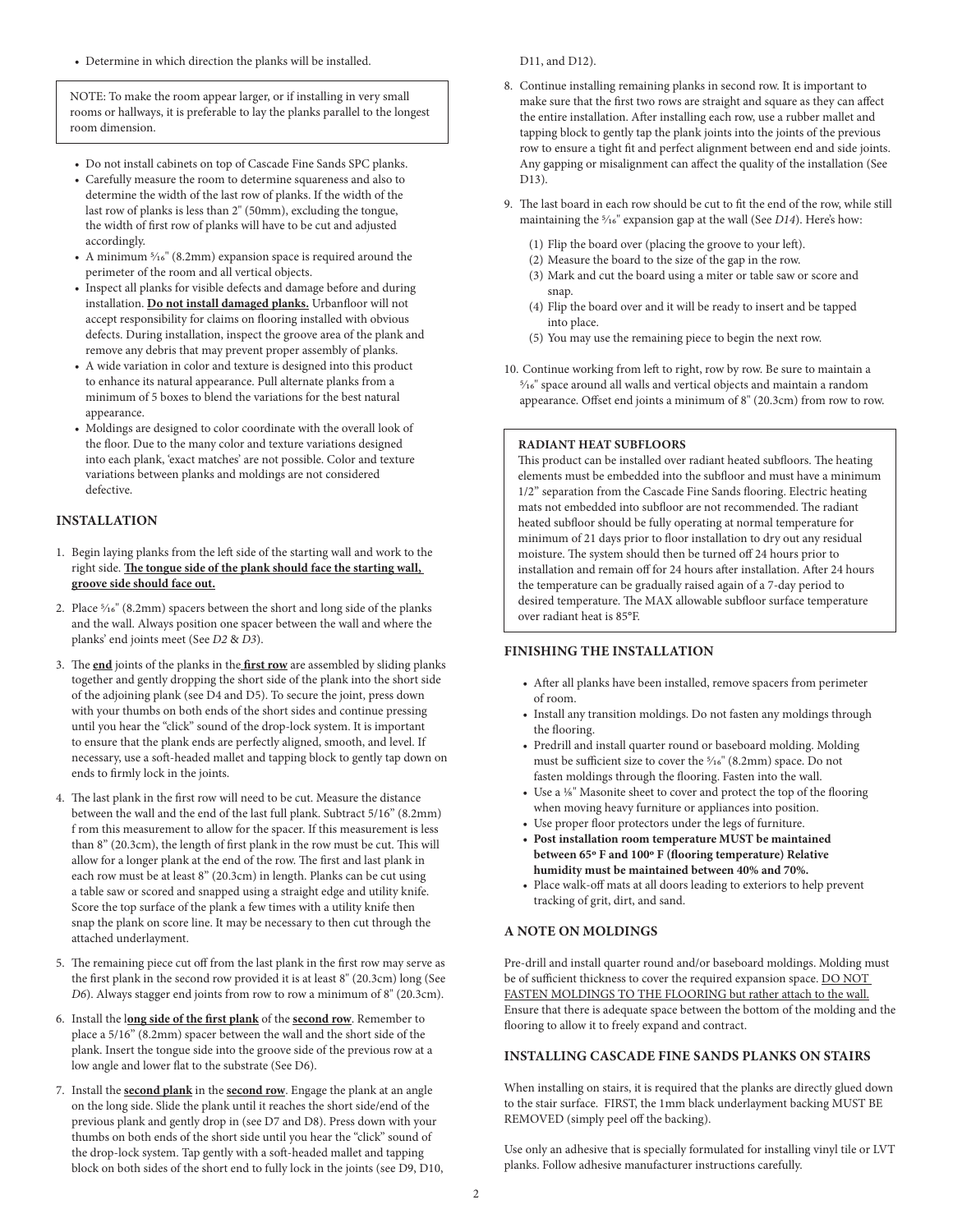## **MAINTENANCE**

Please follow the recommendations in this guide to retain the fresh look and protect the finish.

- Sweep or vacuum the floor regularly. Use a vacuum designed for hard surfaces (if vacuum has a beater bar, it should be turned off).
- Wipe off any spills with clean water and a damp (not wet) mop. Use a dry mop to remove surplus water and then allow to dry.
- Use cleaners recommended for vinyl flooring. Do not use polishes, waxes, abrasive or ammonia based cleaners. The surface is dense and non porous which prevents cleaners from penetrating and this can build up a residue on the surface which will collect dirt. Please check any new cleaning agent on a small test patch of the floor in an inconspicuous area.

Immediately after installation of the floor, we recommend a first cleaning to remove any dirt and debris caused by the installation process. Follow instructions above.

Pets with unclipped nails can damage your flooring. The same is true for any high-heeled shoes that do not have proper tips on the heels.

#### **GENERAL CARE & MAINTENANCE TIPS**

#### **Environmental Factors**

Avoid exposure to direct sunlight for prolonged periods of time. During peak sunlight hours, use drapes or blinds to minimize the direct sunlight on the flooring. Most types of flooring will be affected by continuous strong sunlight. In addition, excessive temperatures are not good for resilient floors. Some natural ventilation or intermittent air conditioning in vacant homes should be considered. Long term continuous inside temperatures over 95°F combined with strong direct sunlight will damage the flooring and cause the installation to fail.

If your floor has been exposed to excessive amounts of water due to flooding, simply remove the water as quickly as possible. A dehumidifier should be promptly turned on in the room to reduce the moisture levels back to normal. Do not dry the room below the normal moisture level that existed previously.

## **Dog & Animal Care**

Keep nails clipped. Dogs running through the house can scratch any finish. Put a mat down to stand between your pet's water dish and your floor.

#### **Area Rug Backings**

Only rugs with a natural backing (i.e., felt) are safe for Cascade Fine Sands flooring. Avoid rugs with a rubber or abrasive backing, as these can damage or discolor a floor.

#### **Floor Protectors**

Use felt protectors under legs of chairs and furniture. Non-abrasive, felt-backed products are best. Rubber or plastic products can damage and discolor your floor. Caster wheeled chairs are not recommended as, over time, they can damage your SPC flooring.

#### **Removing Scuff Marks**

If scuff marks cannot be removed using a damp rag, stubborn scuffs can be removed by the use of a tennis ball or pencil eraser. Gently rub in long direction of plank.

#### **Floor Cleaning**

During the cleaning process, rinse applicator often in a separate pail of clean water. A dirty applicator can spread dirt to other areas, causing streaks and haziness. Remember: use a damp (never wet) applicator – squeeze out surplus water and ensure that the residual water evaporates from the floor within one minute. If it takes longer, there is too much moisture on the applicator.

#### **Moving Appliances**

When moving heavy items, such as appliances, slide a 1/8" Masonite sheet under the heavy objects to prevent floor damage.

#### **VISIT OUR WEBSITE: WWW.URBANFLOOR.COM FOR ANY RECENT UPDATES OF INSTALLATION GUIDELINES**

Cascade Fine Sands SPC products are distributed through Urbanfloor. Call the Urbanfloor technical department with any questions or concerns.



Technical Department 3707 Capitol Ave., City of Industry, CA 90601 323.890.0000 • 866.75.URBAN • info@urbanfloor.com

*Last update: 8/19/21*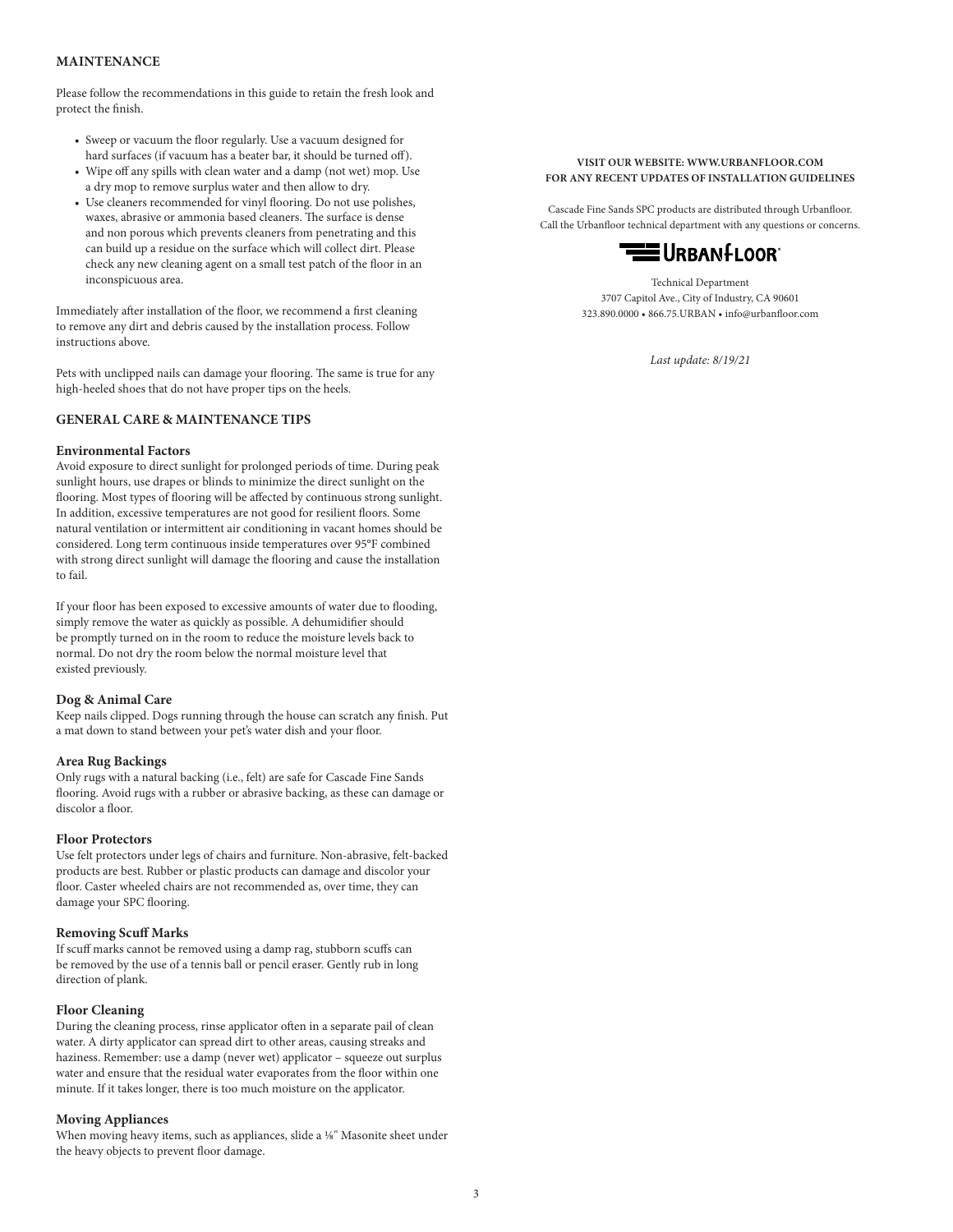# **HOW TO ASSEMBLE TONGUE AND GROOVE PLANKS**



Note: Diagram is for illustration purposes only. The actual design of the tongue and groove of your floor may be different.